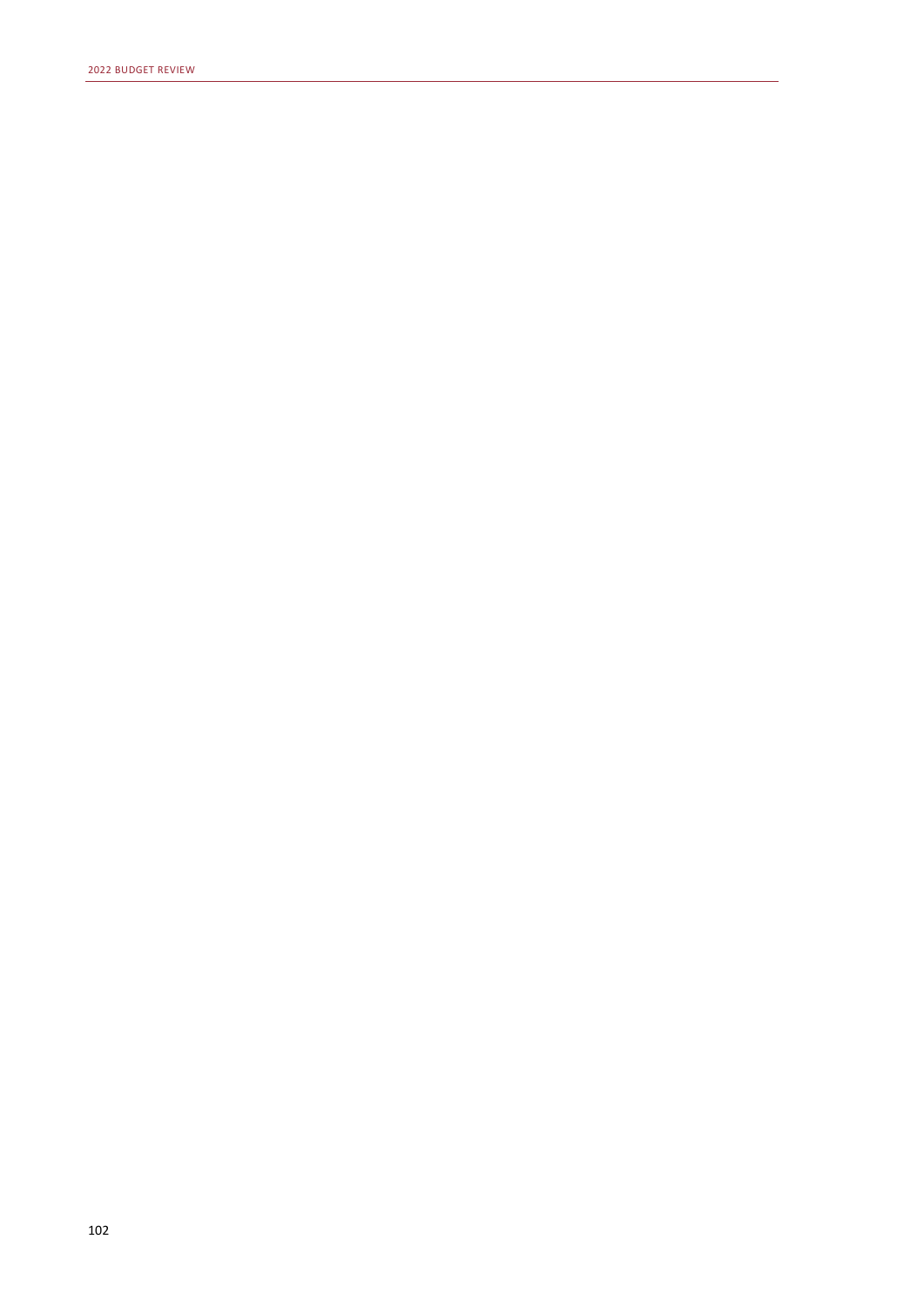# A

# **Report of the Minister of Finance to Parliament**

# **Introduction**

Section 7(4) of the Money Bills and Related Matters Act (2009) requires that the Minister of Finance submit a report to Parliament at the time of the budget explaining how the Division of Revenue Bill and the national budget give effect to recommendations made by Parliament or why it does not do so. The recommendations to which this annexure responds are those made in:

- Budgetary review and recommendation reports submitted by committees of the National Assembly in terms of section 5 of the act.
- Reports submitted by the finance committees in terms of section 6 of the act on the fiscal framework proposed in the *Medium Term Budget Policy Statement* (MTBPS).
- Reports submitted by the appropriations committees in terms of section 6 of the act on the proposed division of revenue and the conditional grant allocations to provinces and local governments set out in the MTBPS.

## **Budgetary review and recommendation reports**

In terms of section 5 of the act, committees in the National Assembly must assess the performance of each national department before the budget is introduced and prepare budgetary review and recommendation reports. These reports:

- Must provide an assessment of service delivery performance given available resources.
- Must provide an assessment of the effectiveness and efficiency of the department's use and future allocation of available resources.
- May include recommendations on the future use of resources.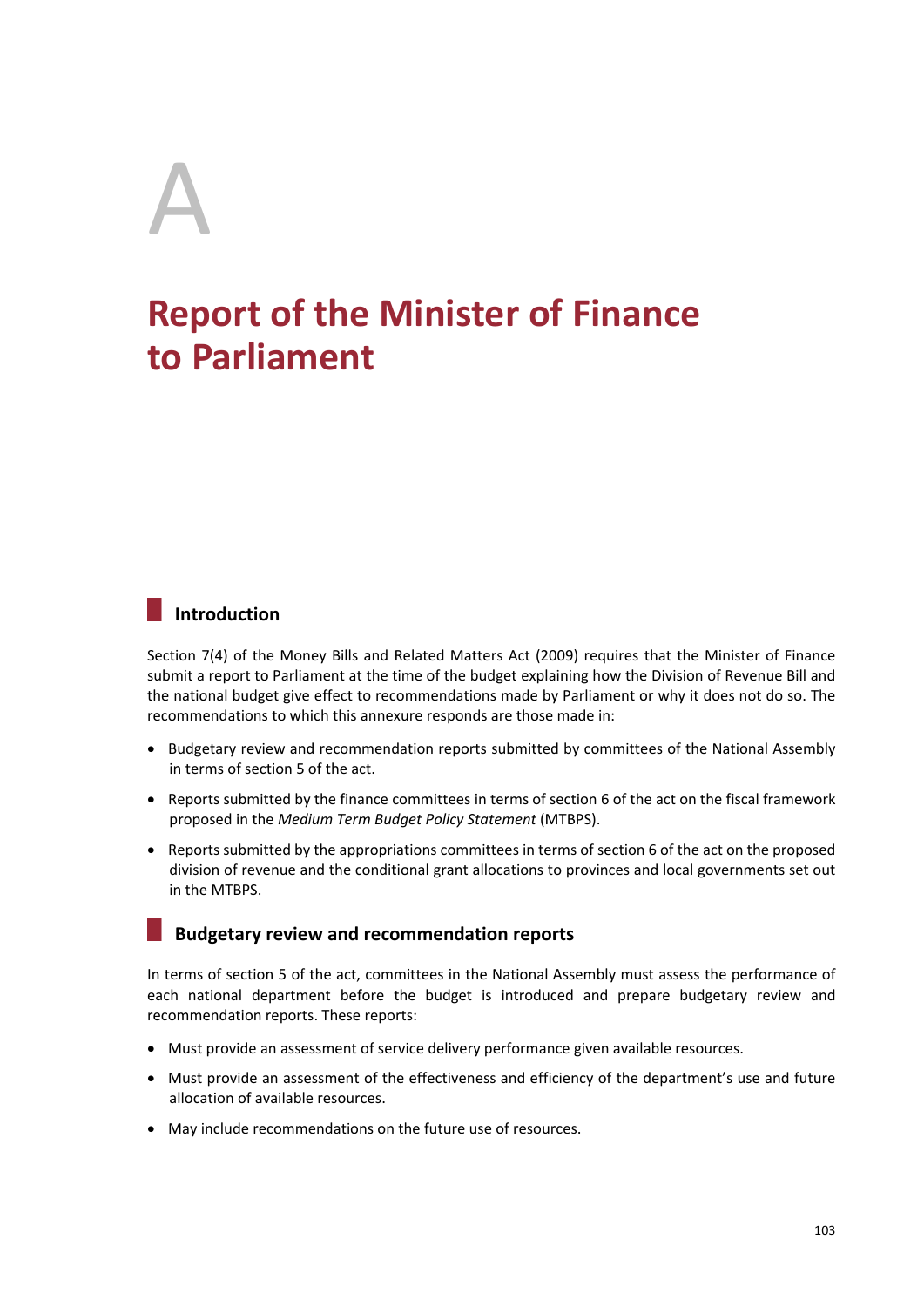This annexure provides responses to the portfolio committees' recommendations and recommendations from finance committees where they relate to the National Treasury.

A number of committees recommended making additional budget allocations available for certain programmes, sub‐programmes or other budget items. Due to the constrained fiscal outlook, there is limited scope to implement these recommendations. However, departments, public entities and other institutions can reprioritise existing funds for new priorities, and in many cases have been able to do so.

# **Portfolio Committee on Employment and Labour**

*The committee demands to receive written monthly progress reports on the engagements between the Department of Employment and Labour and the National Treasury on financial sustainability of the Supported Employment Enterprises (SEE) factories.* 

The department has been advised to resolve the corporate form of the SEE by engaging with the Public Entities Governance Unit in the National Treasury. This may require a new business case, as the business case and implementation plan done in 2012 was not fulfilled. The department will provide monthly reports on these engagements. A preferential procurement framework for government entities is being explored as part of the new Public Procurement Bill, which will aid the SEE factories.

## **Portfolio Committee on Higher Education, Science and Technology**

*The committee noted that with the current funding for ministerial approved programmes at 62 per cent, the department will not be able to meet the enrolment target as per the National Development Plan (NDP). The committee recommends that consideration be made towards progressively injecting additional funds to achieve the 80 per cent funding.* 

The National Treasury acknowledges this recommendation. In light of the limited resources available to government, the Department of Higher Education and Training has had to tailor enrolment funding for the technical and vocational education and training colleges to align it to the funding available. Should the government's fiscal position improve, the department will be considered for additional resources.

*The committee recommends additional funding towards the Community Education and Training (CET), especially given the high rate of youth unemployment and the growing number of youths not in education, employment or training.* 

The National Treasury shares the committee's concern about the high rate of youth unemployment and the need to provide opportunities for young people. At present, enrolment at CET colleges is relatively low because of low demand rather than limited funding. Improving efficiency, including providing more relevant courses, is likely to encourage more young people to enrol at CET colleges.

*The committee implores the National Treasury to consider additional funding for the National Student Financial Aid Scheme (NSFAS) to avert the instability and unfortunate loss of lives experienced at the beginning of the 2021 academic year.* 

Cabinet is engaging with input from the Ministerial Task Team on Student Funding to find a sustainable solution to the increasing demand to provide fee‐free higher education funding. Funding of the current model has been supplemented by an additional allocation of R32.6 billion over the medium term.

*The committee requests that consideration for additional funding should be made to increase administrative expenditure of the NSFAS as the current administrative budget imposes limitations on the improvements that the Scheme can implement to improve efficiencies, including ICT challenges.*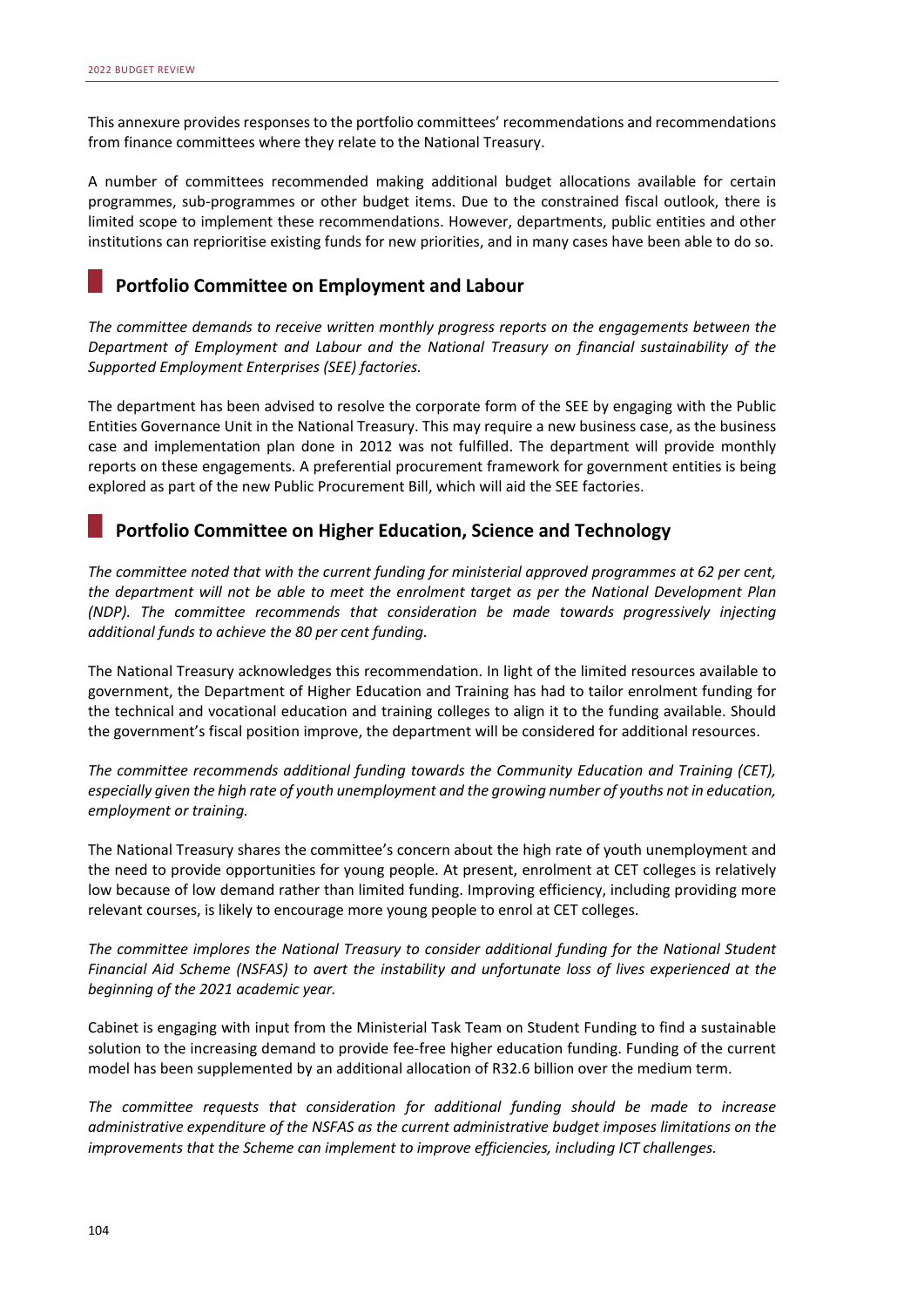The Department of Higher Education and Training has reprioritised R65 million from savings on unfilled posts in 2021/22. The funds will be used by NSFAS to address its information and communications technology challenges. Further savings may be found by addressing inefficiencies in NSFAS's current operations.

*The committee recommends that the National Treasury considers the South African Qualifications Authority (SAQA) request for additional funding so that the entity can fulfil its mandate and deliver services within the set turnaround times.* 

The Department of Higher Education and Training has reprioritised funding from its baseline to allocate an additional R10.6 million to SAQA over the medium-term expenditure framework (MTEF) period.

# **Portfolio Committee on Sport, Arts and Culture**

*The committee recommends that the Minister of Finance should prioritise adequate funding and allocation towards the implementation of the White Paper on Arts, Culture and Heritage over the MTEF period.* 

As noted, there is little scope to provide additional funding at this time. The Department of Sport, Arts and Culture is advised to reprioritise funds in order to implement the White Paper.

*The department's budget was reduced by R956 million due to COVID‐19 reprioritisation. The committee recommends that the Minister of Finance consider increasing the department's budget for 2022/23 to ensure that the department can fully deliver on its mandate.* 

The department reallocated funds unspent due to COVID‐19 restrictions within its baseline. The 2022/23 baseline is not affected and does not require any upward adjustment.

# **Portfolio Committee on Women, Youth and Persons with Disabilities**

*The committee requests the National Treasury to consider the condonation requests by the department and the Commission for Gender Equality (CGE).* 

The National Treasury will consider the condonation requests in line with the irregular expenditure framework when these are submitted by the department and the CGE.

*The committee requests the National Treasury to consider the requests for roll‐over of funds for the Department of Women, Youth and Persons with Disabilities and the CGE.* 

The National Treasury notes this recommendation. Requests for rollovers are considered by an internal Treasury committee, guided by Treasury Regulation 6.4. Rollovers that meet the requirements and are approved by the Minister of Finance will be included in the Adjustments Appropriation Bill.

#### *The committee requests the National and Provincial Treasuries to provide a detailed report on the funding of the Sanitary Dignity programme (SDP).*

In 2021/22, R217.3 million was allocated to this programme. Of this amount, R121 million was allocated to provincial departments of education, which implement the programme in five provinces. The remaining R96.3 million was allocated to provincial departments of social development, which implement the programme in the other four provinces. As noted in the 2021 Budget, the relevant provincial departments are best placed to provide more information on funding for these programmes.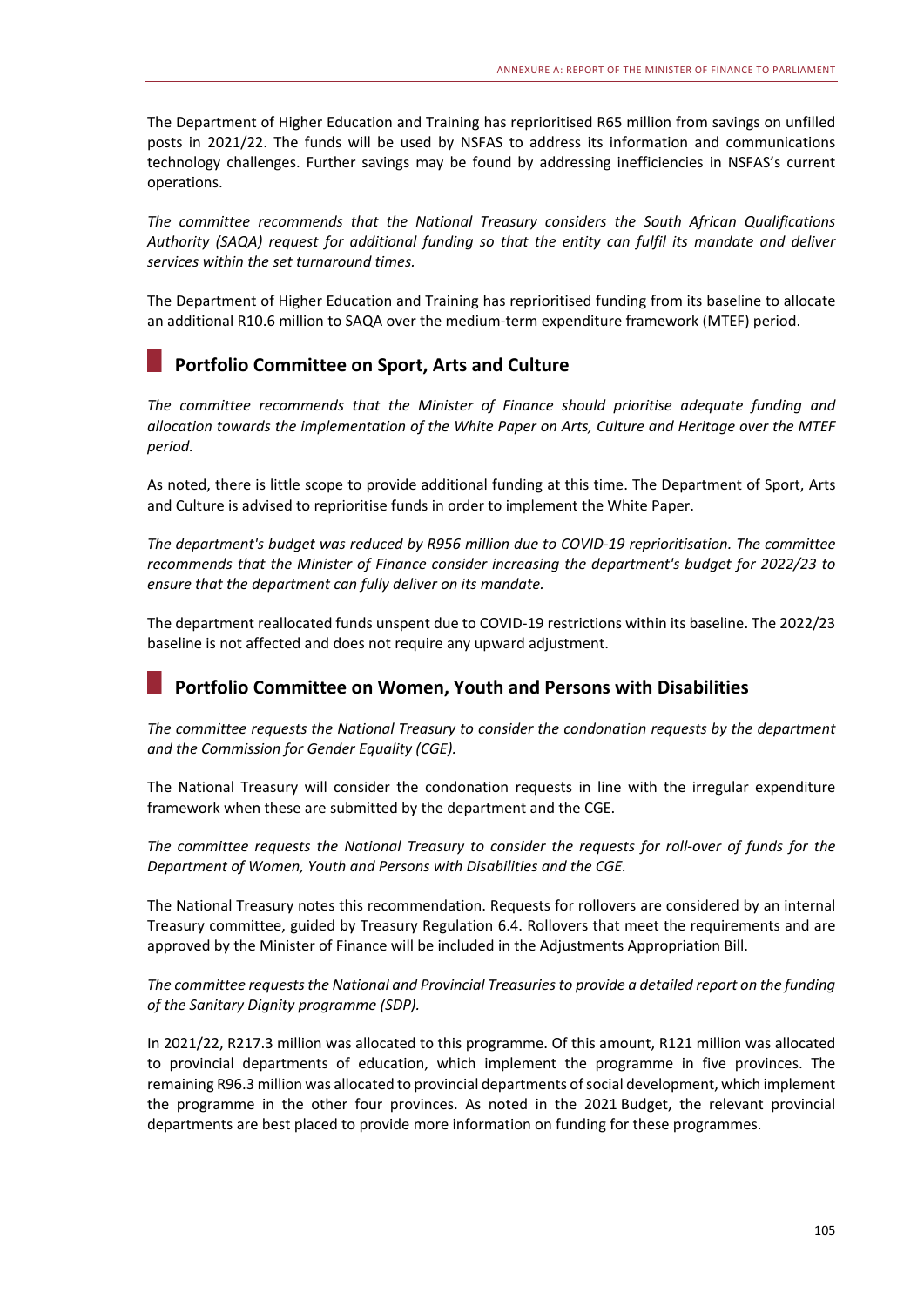## **Portfolio Committee on Tourism**

*The National Treasury should work with the Minister of Tourism to determine the budget required to ensure the full recovery of the tourism sector.* 

The National Treasury will continue to engage the Department of Tourism on funding-related issues during the annual budget process and to support efforts to enable the recovery of the tourism sector. Over the 2022 MTEF period, government has set aside R360 million to support the pilot phase of the Tourism Equity Fund introduced in 2021.

# **Portfolio Committee on Defence and Military Veterans**

*The committee notes with concern the Department of Defence's (DoD) continuous overspending on compensation of employees against the ceiling set by the National Treasury that again resulted in irregular expenditure in 2020/21. This concern requires short‐term and long‐term solutions. The National Treasury should reconsider assisting the DoD with its plans to cut compensation of employees by providing additional funding for an exit mechanism. Furthermore, the National Treasury should indicate to the committee whether it is willing to start funding such a mechanism should the DoD show success in the implementation of its plans to curtail compensation of employees' expenditure.* 

The National Treasury agrees that the department requires both a short- and long-term plan to manage compensation spending pressures. The department is allocated R1.8 billion over the medium term to implement an exit mechanism that includes employee-initiated severance packages and early retirement without penalising pension benefits.

*The committee is aware of the fiscal constraints and noted National Treasury's previous response to the BRRR* [budgetary review and recommendation report] *that no funds were available for a ring‐fenced allocation to fund the midlife upgrades of the South African Navy (SA Navy) vessels. However, the committee again recommends that National Treasury reprioritise funds to provide a ring‐fenced allocation to upgrade the SA Navy's Frigate and Submarine fleet in the coming years. The non‐availability of naval platforms due to maintenance requirements results in the SA Navy not achieving its targets for coastal patrols and sea hours, thus affecting its constitutional mandate to ensure the territorial integrity of South Africa. Additional funding over the medium term for the midlife upgrade is therefore essential.* 

The National Treasury notes the committee's concern. Given the limited scope to provide additional funding, the National Treasury's recent engagements with the department have focused on resolving its immediate compensation spending pressures. The reforms described above are expected to generate savings that can be used for other priorities such as the midlife upgrade of the SA Navy vessels.

#### **Portfolio Committee on Justice and Correctional Services**

*In addition to recommending that zero budget reductions are applied in the case of the National Prosecuting Authority, Legal Aid South Africa, the Special Investigating Unit, the South African Human Rights Commission and the Public Protector South Africa, the committee recommends that additional funding be provided to:* 

- *Legal Aid South Africa to establish a Land Rights Management Unit that can provide legal services to poor and vulnerable persons seeking land justice*
- *the Information Regulator for additional capacity*
- *the South African Human Rights Commission to appoint additional monitoring staff; upgrade and replace outdated ICT; and fulfil its coordinating role in respect of the National Preventative Mechanism*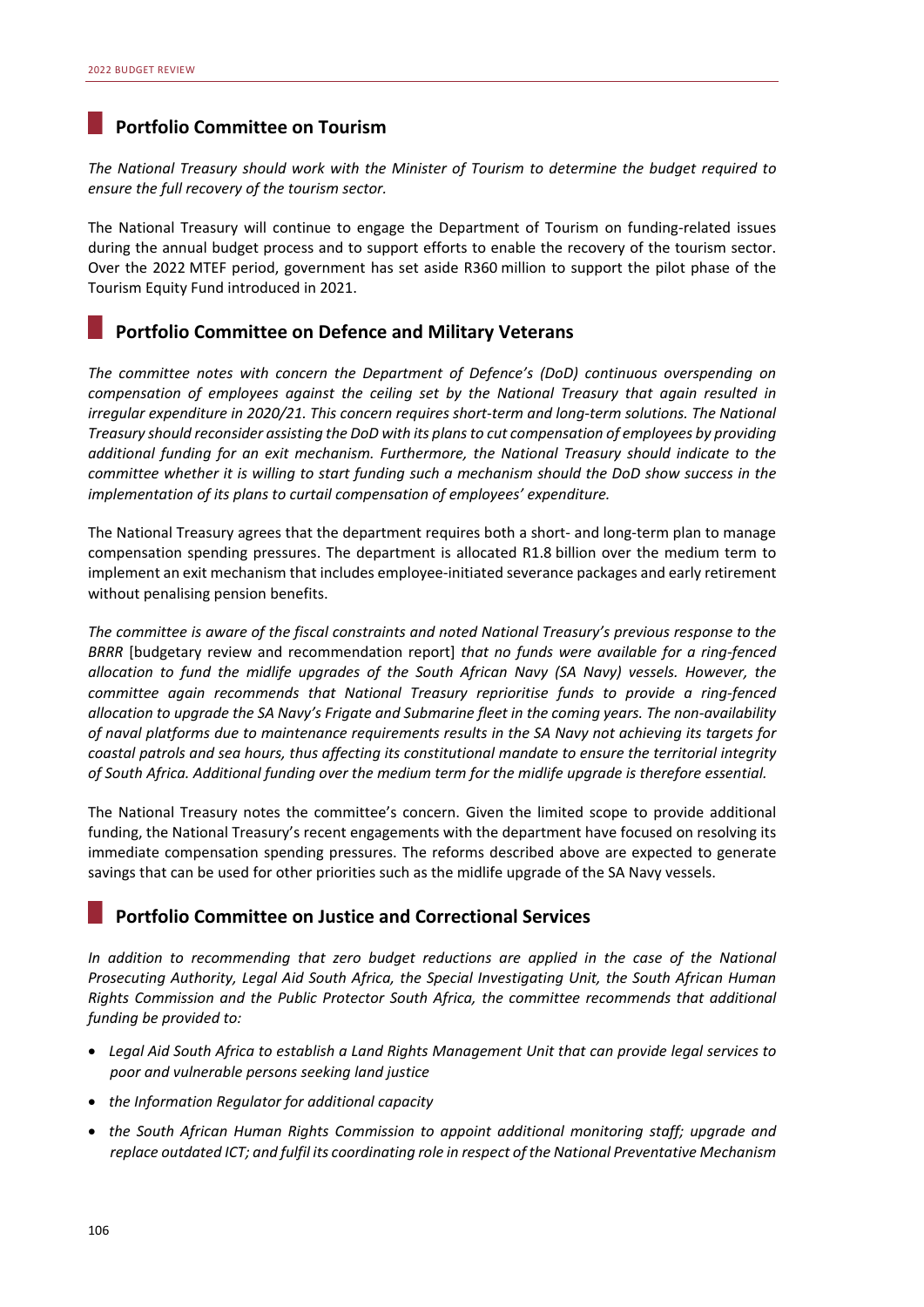*established in terms of the Optional Protocol to the Convention Against Torture and Other Cruel, Inhumane or Degrading Treatment or Punishment* 

 *Public Protector South Africa to fill vacancies, employ subject matter experts for complex investigations, and provide for security and skills development.* 

The baseline budgets for iustice-related institutions are not reduced in the 2022 Budget. Additional funding has been allocated through reprioritisation, as discussed in Chapter 5. Funds will also be transferred to Legal Aid South Africa, in line with current budget processes, to enable the entity to provide the specified legal services upon receipt of a formal request to facilitate such a transfer from the institutions involved. No additional funding is allocated to the Information Regulator, although R105 million was provided in the 2021 Budget to enable it to grow and meet its legislative mandate.

# **Portfolio Committee on Police**

*The committee recommends that the South African Police Service (SAPS) meets with the National Treasury to reopen negotiations on developing the Directorate for Priority Crime Investigation (DPCI) as a separate programme within the SAPS and provide a report.* 

The National Treasury has discussed this matter with SAPS and the DPCI, including most recently at a meeting with the DPCI in December 2021. It is not feasible to separate the DPCI from SAPS, mainly because the operational functions of the DPCI are interlinked with the existing Detective Services Programme within SAPS. The South African Police Service Amendment Act (2012), which establishes the DPCI, distinguishes its functions and provides it operational independence from SAPS. For budgeting purposes, however, the DPCI falls within the purpose and definition of the Detective Services Programme. The budget for the DPCI is specifically and exclusively appropriated so that it can only use funds for their intended purpose and, importantly, its budget cannot be changed without Parliament's approval. Furthermore, as a subprogramme, the performance of the DPCI can be tracked, monitored and reported on separately in SAPS reports.

*The committee recommends that the Independent Police Investigative Directorate (IPID) report back on its plans to procure independent technical reports. The committee recommends that the National Treasury considers making funds available to enable this to happen.* 

Although the current fiscal context and constrained budget does not allow for additional funds at this time, the National Treasury has engaged with the IPID on its budget constraints and cost containment measures. The National Treasury also identified inefficiencies and possible savings in information and communication technologies through a spending review.

# **Portfolio Committee on Transport**

*The Minister of Finance, through the National Treasury, should assist the Department of Transport and its entities, along with the Auditor General of South Africa, to obtain a definitive dented interpretation of decision of supply chain management terminology and issues raised with B‐BBEE compliance requirements in order to prevent future disputes during the audit process.* 

Accounting officers and executive authorities are responsible for managing their supply chains. In addition, the National Treasury provides support through toolkits. Departments and entities can leverage the courses and training programmes offered to familiarise themselves with the relevant subject matter and generally accepted definitions and terminologies. The Office of the Chief Procurement Officer will continue to publish invitations widely for training that it offers.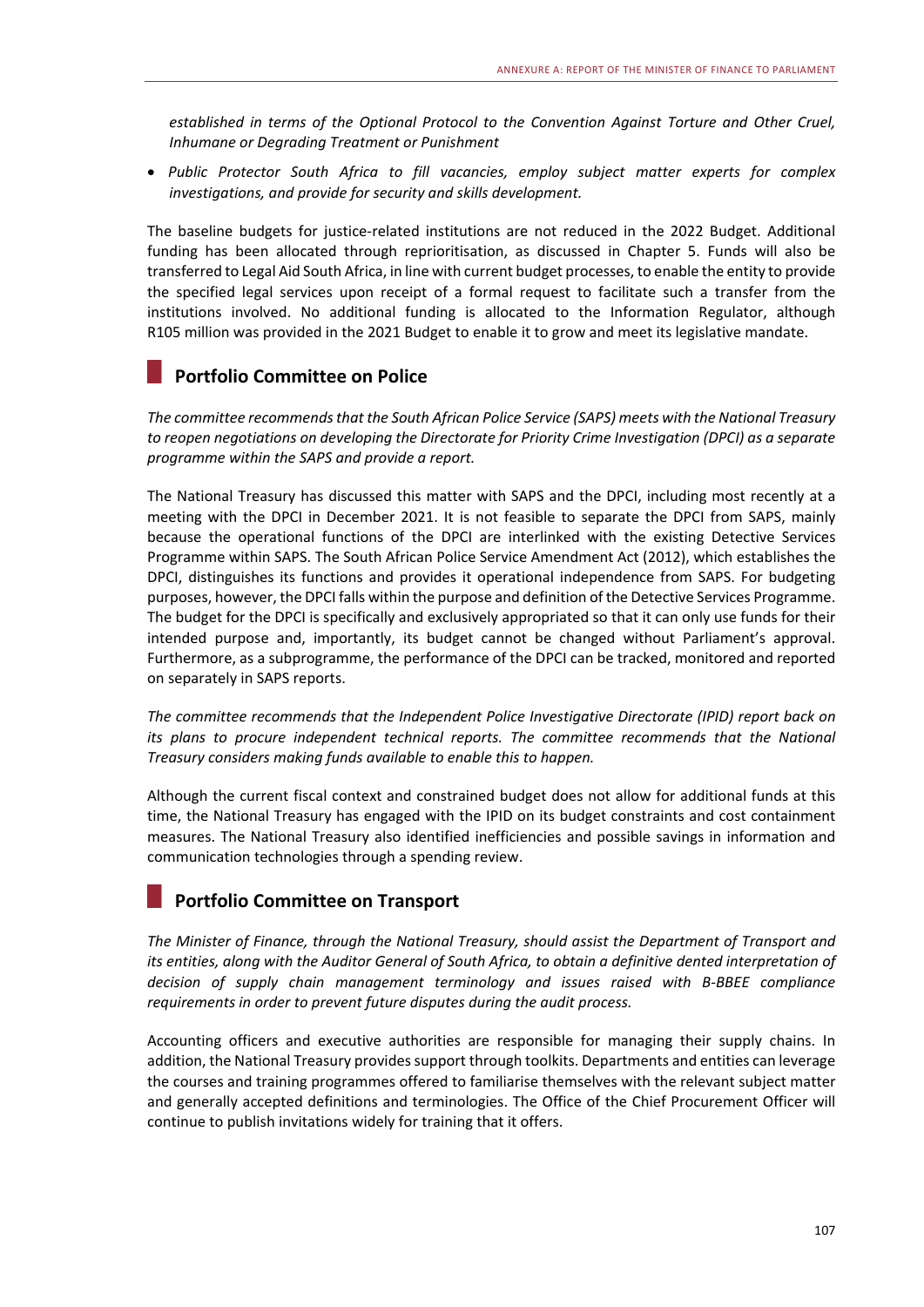*The Minister of Finance through the National Treasury must assist the Department of Transport in finalising a new feasibility study linked to the future of Moloto Rail Corridor and other high‐speed rail corridors.* 

The committee made a similar recommendation in the 2021 Budget. The option of building a new railway line along the Moloto Corridor was explored in a feasibility study undertaken by the Department of Transport in 2015. The National Treasury's evaluation of the feasibility study concluded that a railway link through the Moloto Corridor route would be unaffordable and unsustainable for both commuters and the fiscus. However, the feasibility study did provide grounds for improvements to the road infrastructure and transport services along the route, which has led to accelerated work on the Moloto development corridor. A more detailed response has also been provided to the Select Committee on Appropriation in its recommendation on the 2019 Division of Revenue Amendment Bill.

## **The Standing Committee on Finance**

*The committee is concerned with the dire situation at the Land Bank, especially since it failed to table its annual report for the 2020/21 financial year as its audit is still outstanding. The committee notes that the situation at the Land Bank has deteriorated after it defaulted on its debt about two years ago. We note further that the Land Bank has not yet finalised the liability solution to address the liquidity challenges and that this poses significant uncertainty regarding its going concern status. The committee urges the Minister of Finance to heighten his oversight and monitoring over the Land Bank in order to ensure that related financial and economic risks associated with it are mitigated. The committee will do an oversight visit to the Land Bank in the next quarter in order to get a detailed presentation on the challenges it faces, together with its insurance companies.* 

The Land Bank has made progress in addressing its financial challenges, which is reflected in an improvement in its 2020/21 audit relative to its 2019/20 audit outcomes. Chapter 8 provides more detail on these developments.

*The committee notes that the South African Revenue Service (SARS) still has a large funding deficit of about R9 billion over three years. The committee notes some assurance from the Deputy Minister of Finance that budgetary processes were being undertaken in order to close this deficit. The committee recommends that the Minister of Finance considers favourably SARS's additional financial requirements as this could assist in rebuilding its capacity to serve taxpayers and collect more revenue.* 

Government is experiencing fiscal constraints and reprioritisation is the main policy tool for making funding available. Over the 2021 MTEF period, R3 billion was allocated to SARS to support capacitybuilding initiatives. The National Treasury will continue to engage SARS on its funding challenges in light of the importance of its work.

# **Recommendations of the Standing and Select Committee on Finance on the 2021 Revised and Proposed Fiscal Framework**

*The committee recommends that, in view of the VAT increase, constant increases in the cost of fuel and increases in the cost of living generally, the National Treasury considers a higher increase in grants than is usually the case by reprioritising expenditure and not exacerbating the debt‐to‐GDP ratio, as increases in debt in these specific circumstances will ultimately affect the poor disproportionately the most.* 

The National Treasury agrees that increases in social grants need to be fiscally sustainable. The 2022 Budget allocates additional amounts of R6.2 billion in 2023/24 and R8.5 billion in 2024/25 to ensure that social grants rise in line with inflation over the MTEF period. In addition, R44 billion is allocated to extend the *special COVID‐19 social relief of distress grant* for 12 months until March 2023.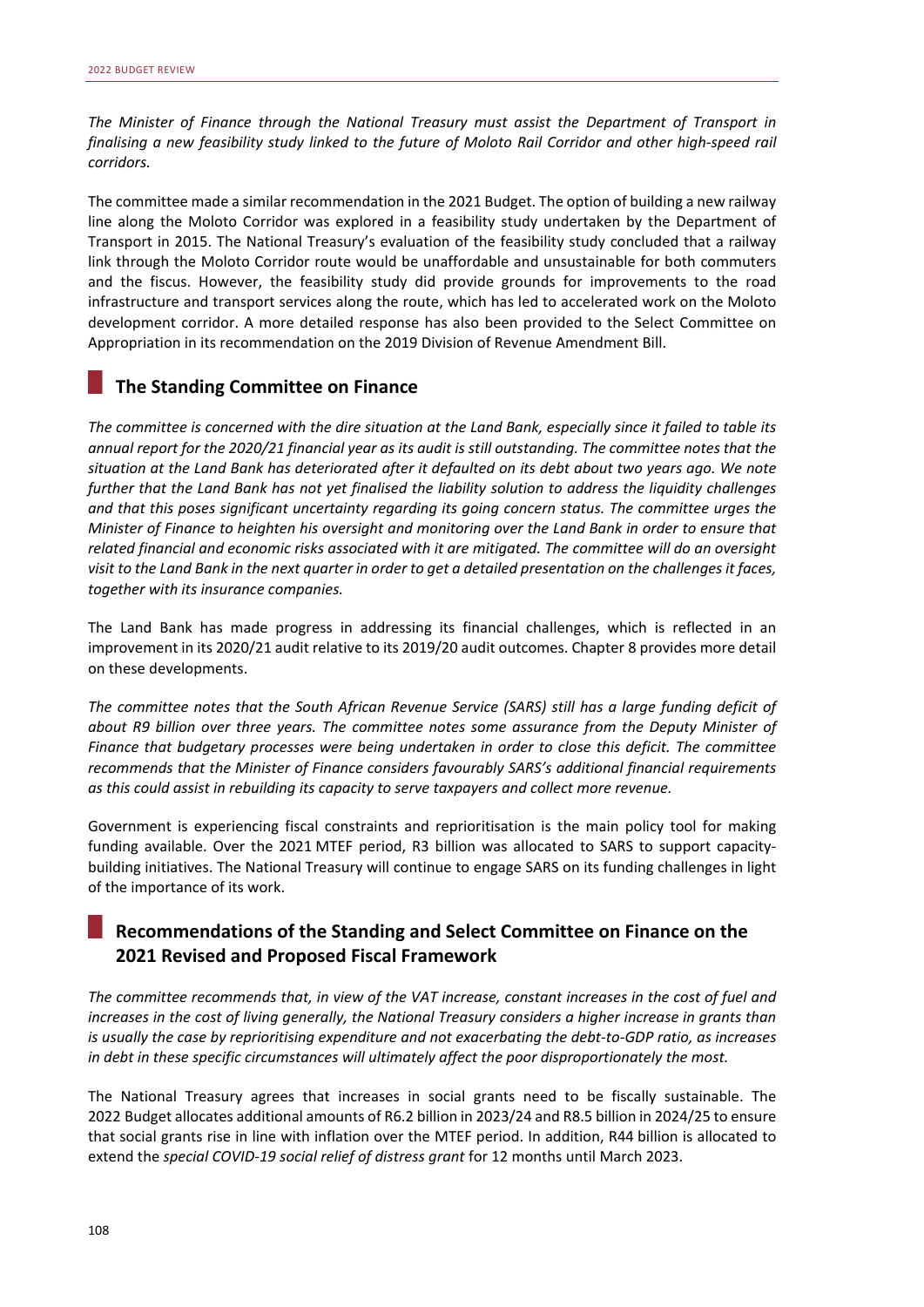*In the 2021 Fiscal Framework Report of the Committee, we stated that "in view of the COVID‐19 related job losses, increasing poverty and inequality, the NT and the government should seriously consider a basic income grant after the necessary consultations with the relevant stakeholders". The Committee expects to hear concrete announcements on this when the Minister delivers the 2022 Budget in February.* 

The COVID‐19 pandemic increased national debate on the possibility of a universal basic income grant and government is considering various proposals in this regard. It is essential to maintain social protection in a sustainable way. As discussed in Chapter 1 and Chapter 3, any proposals to expand this system need to be fully and appropriately financed by closing existing programmes to free up revenue, or through permanent increases in revenue collection.

*The committee notes comments from some stakeholders that the risk statement in the 2021 MTBPS may be narrow, leaving out a number of other real risks such as the recurrence of social unrest and inadequate contingency reserves. The committee recommends that the National Treasury takes note of these concerns and seek to broaden its risk identification and analysis so that adequate mitigation measures can be catered for in the fiscal framework.* 

The National Treasury welcomes the proposal and will continue to assess risks as they arise. The fiscal risk statement (Annexure A in the MTBPS) focuses on medium‐ and longer‐term risks to the public finances. Short-term risks are discussed in Chapter 3 of the MTBPS. Government faces a range of fiscal risks over the medium to longer term. Major risks identified in the 2021 MTBPS include, but are not limited to, the durability of the economic recovery, litigation relating to public-service compensation, future wage negotiations and the financial state of several state-owned companies and municipalities.

*The committee recommends that the Minister of Finance reports quarterly on the effectiveness of the National Treasury's debt management strategies that would ensure that the level of debt stabilises over the medium term and avoids a sovereign debt crisis.* 

The National Treasury welcomes this recommendation and will provide quarterly reports. It publishes a public debt management report every year.

#### *The committee recommends that the Public Procurement Bill be brought to Parliament and the processing of Regulation 28 of the Pension Funds Act be acted on with urgency.*

The National Treasury agrees with this recommendation. The draft Public Procurement Bill was gazetted for public comment in February 2020. The revised bill needs to be approved by the Minister of Finance, submitted to the National Economic Development and Labour Council for consultation, and then approved by Cabinet before its introduction in Parliament. The National Treasury is processing public comments on the second draft of Regulation 28 of the Pension Funds Act (1956) and will submit a final version to the Minister of Finance for gazetting shortly.

*The committee notes that the Financial Action Task Force's Mutual Evaluation Report found gaps in the implementation of South Africa's anti‐money laundering and terrorist financing measures. The committee requests a briefing on this report by the National Treasury and the Financial Intelligence Centre.* 

The National Treasury will present a report to Parliament on the Financial Action Task Force's Mutual Evaluation Report and introduce urgent legislation aimed at addressing shortcomings identified in the mutual evaluation.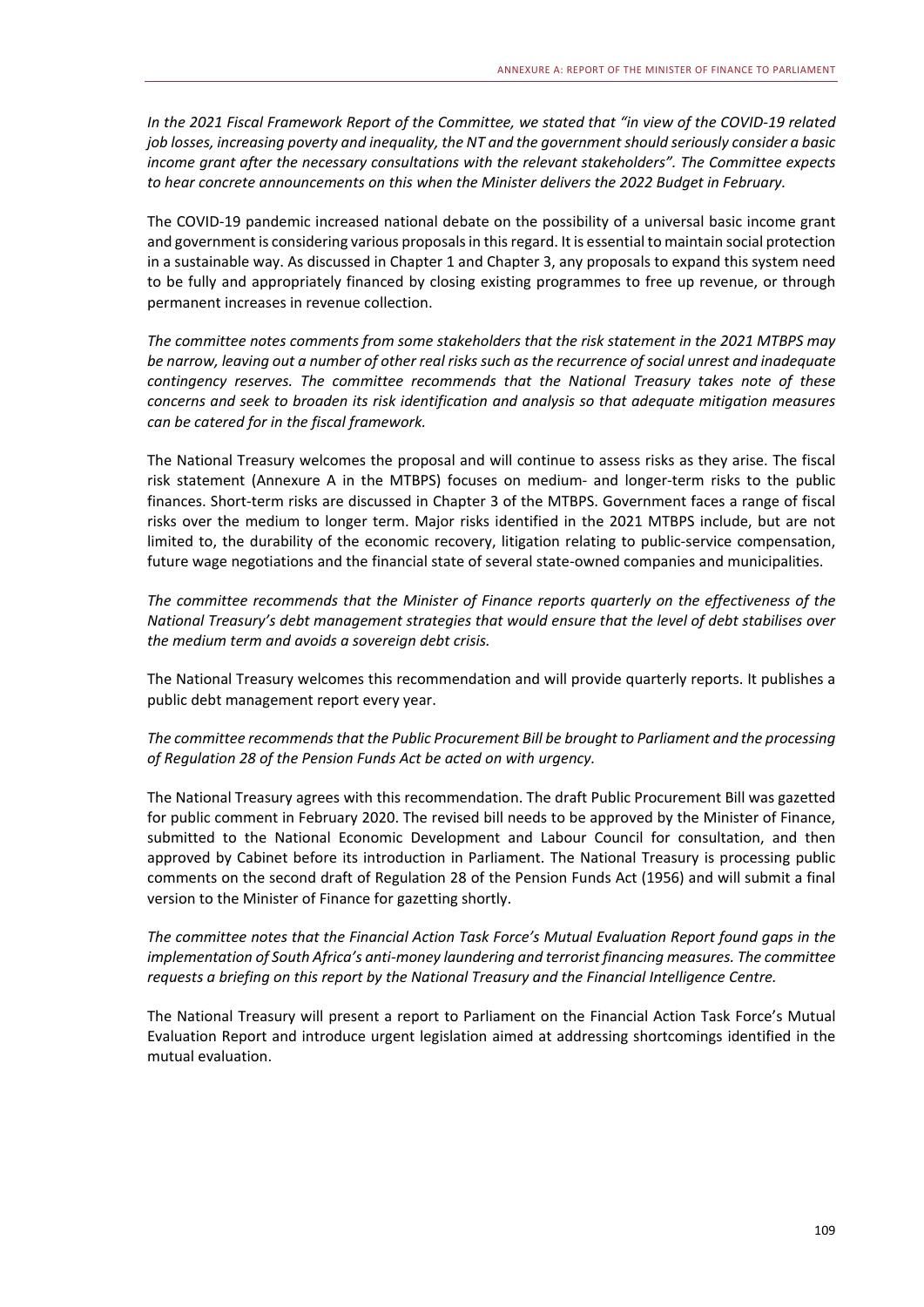# **Recommendations of the Standing Committee on Appropriations on the 2021 MTBPS and Adjustments Appropriation Bill**

*That the Minister of Finance and the Project Management Office at the Presidency ensure that the funds allocated towards the Presidential Youth Initiatives are spent within the required guidelines and frameworks in order to avoid potential abuse and corruption.* 

The Presidency has developed reporting requirements for this programme and requires monthly reporting. Moreover, funding was provided for projects that were ready for implementation, based on the strength of the application submitted.

*On the declared unspent funds of R1.3 billion on the* public transport network grant *for the City of Cape Town, the Minister of Transport and the City of Cape Town must provide a detailed report to Parliament on the reasons and implications for the delays in implementing the MyCiTi phase 2A. The committee wants to understand why there are delays in the implementation of this project and the remedial action taken to correct this problem. This will assist the committee to avoid recommending the appropriation of funds that will not be spent and possible future reductions of this grant.* 

The recommendation has been referred to the Department of Transport. The National Treasury notes that the *public transport network grant* for the City of Cape Town was reduced to align it with the City's revised implementation plan for MyCiTi phase 2A.

# **Recommendations of the Standing Committee on Appropriations on the Division of Revenue Amendment Bill**

*That the Minister of Basic Education ensures that the Department of Basic Education provides a detailed report on the planning and framework used by various schools while using the R6 billion allocation for the Presidential Youth Employment Initiative to fund the employment of education assistants and general school assistants at public ordinary schools and public special schools.* 

This recommendation has been referred to the Department of Basic Education.

*That the Minister of Basic Education ensures that the Department of Basic Education (DBE) provides Parliament with a detailed plan and timeframes on how the department plans to ensure that all schools have access to decent water and sanitation by the end of 2022 as part of the Sanitation Appropriate for Education initiative. Furthermore, the DBE must provide a detailed list of all the schools that have inappropriate water and sanitation per province and regions, as well as the plan as to when each of these schools' water and sanitation needs will be addressed.* 

This recommendation has been referred to the Department of Basic Education.

*That the Minister of Social Development ensures that the Department of Social Development (DSD) provides a comprehensive report to Parliament on the policy around the funding and subsequent deployment of social work graduates who are beneficiaries of the government bursary scheme. Furthermore, the DSD must provide a comprehensive expenditure report on the numbers of social workers that were funded through the government bursary scheme over the last five financial years, the total amount spent, and the number of those graduates who were placed to work areas by the department.* 

This recommendation has been referred to the Department of Social Development.

*On the proposed allocation reduction of R1.3 billion on the* public transport network grant *for the City of Cape Town, the Minister of Transport and the City of Cape Town provides a detailed report to Parliament on the reasons and implications for the delays in implementing the MyCiTi phase 2A. The committee wants*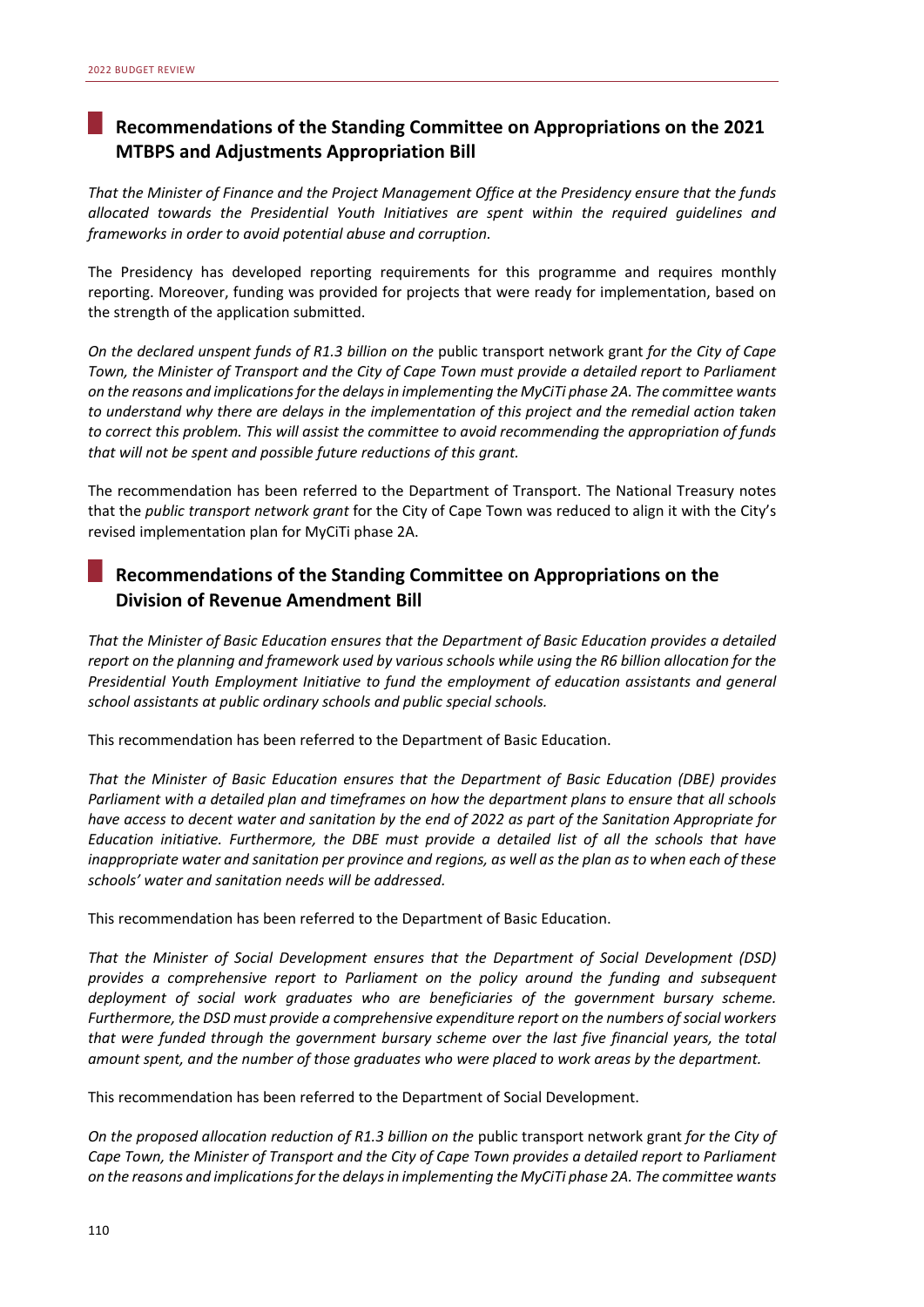*to understand why there are delays in the implementation of this project and the remedial action taken to correct this problem. This will assist the committee to avoid recommending the appropriation of funds that will not be spent and possible future reductions of this grant.* 

The recommendation has been referred to the Department of Transport. The National Treasury notes that the *public transport network grant* for the City of Cape Town was reduced to align it with the City's revised implementation plan for MyCiTi phase 2A.

*That the Minister of Water and Sanitation ensures that the Department of Water and Sanitation provides a detailed report to Parliament on the progress, challenges and status of the Vaal River pollution remediation project in Emfuleni local municipality.* 

This recommendation has been referred to the Department of Water and Sanitation.

*That the Minister of Health ensures that the Department of Health (DoH) provides Parliament with a comprehensive report on the continuous repurposing and reprioritisation of various components of the*  national health insurance grant*, and the status of the entire National Health Insurance Programme. Furthermore, the Minister is requested to ensure that the DoH provide the committee with a progress report on both the Limpopo Academic and Klipfontein hospitals. The DoH must provide a report on the possible service delivery implications of the proposed reduction of funds to these projects.* 

This recommendation has been referred to the Department of Health.

*That the Minister of Finance ensures that the funds allocated towards the Presidential Youth Initiatives are spent within the required guidelines and frameworks in order to avoid potential abuse and corruption.* 

The Presidency has developed reporting requirements for this programme and requires monthly reporting. Moreover, funding was provided for projects that were ready for implementation, based on the strength of the application submitted.

# **Recommendations of the Select Committee on Appropriations on the Adjustments Appropriation Bill**

*The National Treasury should ensure that any movement of funds is always done according to the provisions of the Public Finance Management Act (1999) and Treasury Regulations. The committee does not support any movement of funds emanating from poor planning and performance by government departments.* 

The National Treasury welcomes this recommendation. Virements and shifting of funds are always carried out in line with the relevant legislation and regulations, including those cited by the committee.

*The National Treasury should approve the rollover amount of R2.8 billion in line with the Public Finance Management Act and Treasury Regulations for projects that have already been committed or nearing completion. However, the rolling over of funds due to poor project management, planning and execution cannot be allowed.* 

The National Treasury notes the recommendation by the committee. Requests for rollovers are always considered within the parameters set by Treasury Regulation 6.4.

*The National Treasury and the Department of Social Development should consider extending the R350 temporary*  special COVID‐19 social relief of distress grant *beyond March 2022, considering budgetary constraints and depending on the COVID‐19 impact and economic recovery plans.*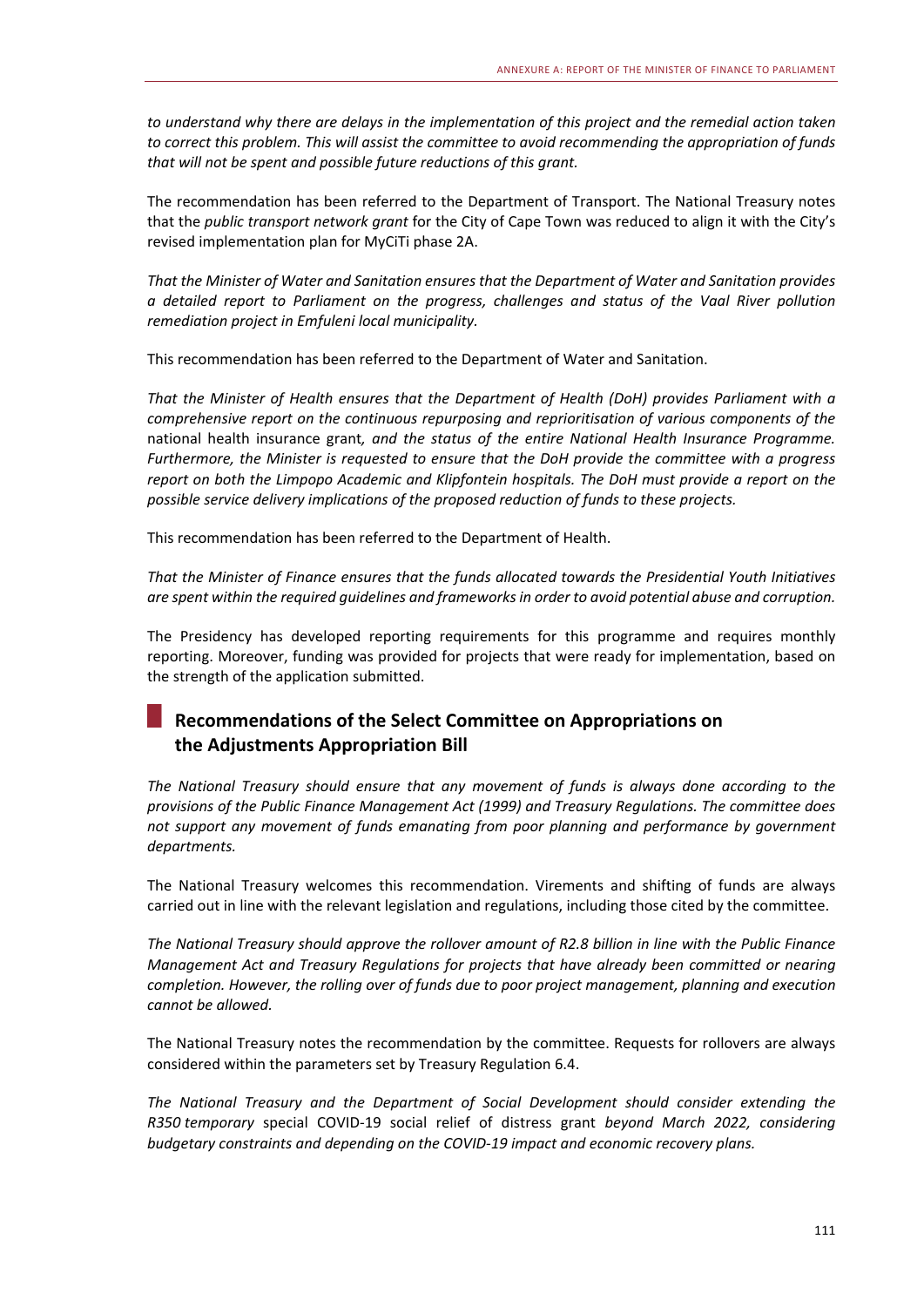The National Treasury agrees and will use part of the higher‐than‐expected revenue collection to extend the grant for 12 months to March 2023.

*The committee notes the Congress of South African Trade Unions (COSATU's) recommendation that, given the current economic conditions, the National Treasury and Cabinet should explore implementing a 25 per cent package cut for members of the Cabinet, provincial executive and mayoral committees, as well as executive managers in the state, entities, state‐owned entities and metropolitan municipalities.*

The National Treasury agrees that remuneration packages in state‐owned companies need to be better aligned with the public-service remuneration framework. Nevertheless, this would require legislative changes for certain state‐owned companies, as remuneration in state‐owned companies is governed by their boards. Remuneration matters relating to public office bearers are governed by the Independent Commission for The Remuneration of Public Office‐Bearers. The National Treasury's role is to advise on proposed recommendations, in light of the macroeconomic and fiscal position of the country.

*The committee notes COSATU's recommendation that government should consider reversing budget cuts*  to key programmes that will impact on its ability to implement industrial, manufacturing and export *programmes to improve economic growth.* 

As noted, the fiscal outlook is highly constrained at this time. If fiscal constraints ease, priority programmes may be considered for additional funding.

*The committee has long supported gender budgeting and gender mainstreaming; and further stresses the importance of recognising the rights, needs and interests of the lesbian, gay, bisexual, transgender, queer or questioning, intersex, and asexual or ally (LGBTQIA+) community and requests the National Treasury to, in future, explicitly set out what cross‐cutting funding furthers these. The National Treasury and Cabinet should look into these matters very closely and the committee will monitor this.* 

The National Treasury welcomes this recommendation and will update the committee as its work develops. It is working with other stakeholders to implement gender-responsive budgeting across government. This is expected to roll out in the 2023 MTEF process.

# **Recommendations of the Select Committee on Appropriations on the Division of Revenue Amendment Bill**

*The National Treasury and Cabinet should take into consideration the existing capacity of the officials and institutions to properly spend additional funds when allocations are made to various provinces and municipalities. The situation where poor planning and lack of capacity to implement projects result in poor spending, unnecessary rollovers and deviations, cannot be allowed to continue. The relevant Minister must further ensure that the implementation of consequence management is fast‐tracked and, where necessary, law enforcement agencies are brought on board to recover any financial losses to the state and hold the implicated officials or politicians accountable.* 

The National Treasury notes the recommendation. Sector departments facilitate the process of determining the allocations for provinces and municipalities for conditional grants. This process includes developing mechanisms to assess the plans that provinces and municipalities submit and to provide guidance on the implementation of these plans. The conditional grant frameworks also include details on compliance requirements for conditional grant allocations. For funds to be rolled over, sector departments, provinces and municipalities need to comply with predetermined criteria, including an assessment of spending capacity.

*While the committee welcomes the increased allocation for local government over the medium‐term period, the National Treasury and the Department of Cooperative Governance and Traditional Affairs,*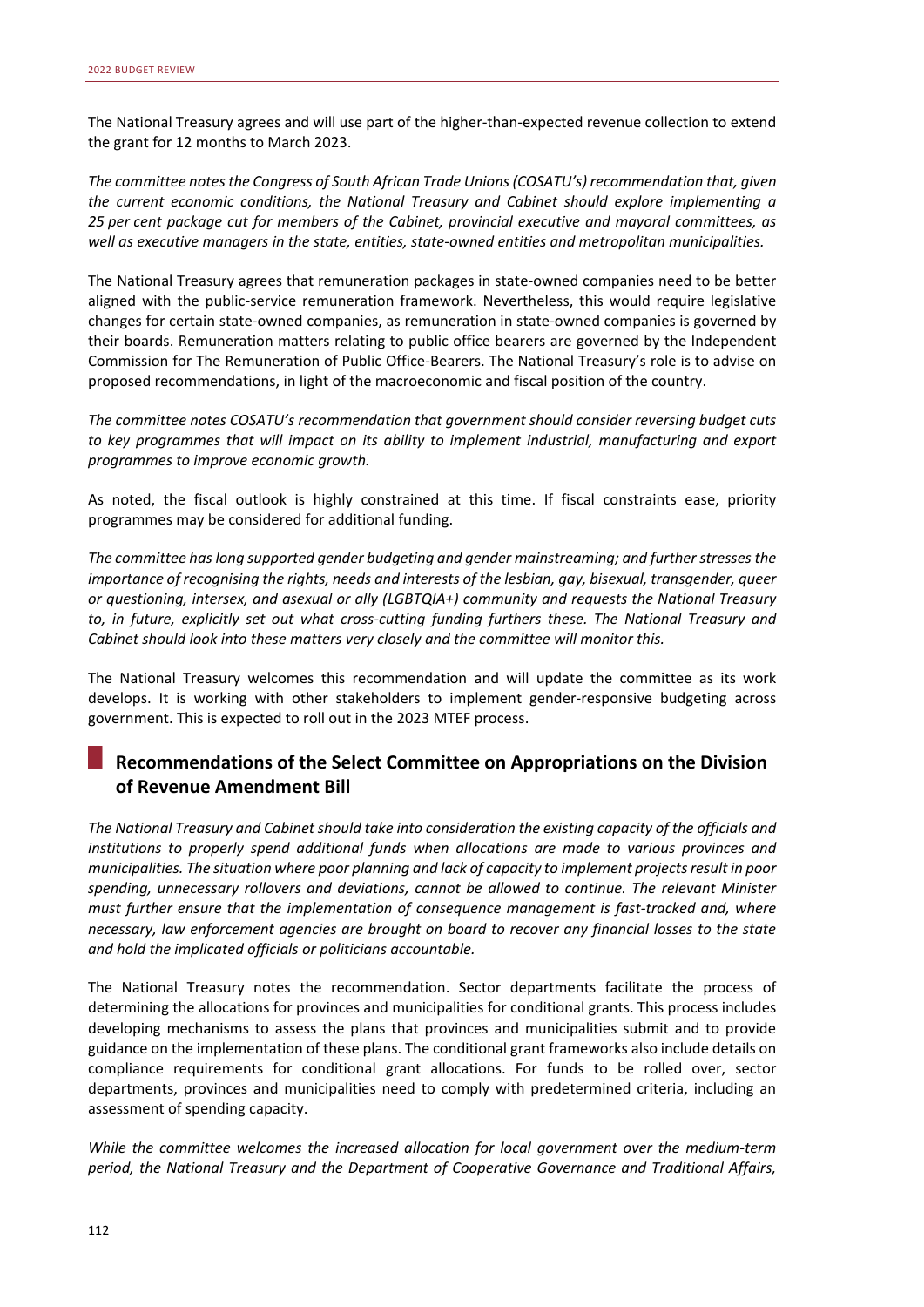*together with their provincial counterparts and the South African Local Government Association (SALGA), need to work together to ensure that suitably qualified and experienced individuals are appointed to improve financial management capacity and service delivery in local government.* 

Municipalities are responsible for appointing their employees. The National Treasury has shared minimum requirements for appointments in certain positions in municipalities.

*The National Treasury and the Department of Cooperative Governance and Traditional Affairs (DCoG), together with their provincial counterparts, should ensure that concerns raised by SALGA around the correctness of assumptions about collection of own revenue, contained in the 1998 Local Government White Paper, are addressed urgently.* 

This issue was discussed extensively in the 2020 and 2021 Budget Forum lekgotla. SALGA, the Department of Cooperative Governance and Traditional Affairs, the National Treasury and the Financial and Fiscal Commission are implementing the resolutions and tracking quarterly progress. A Budget Forum session is expected to provide feedback around March 2022.

*The Department of Cooperative Governance and Traditional Affairs (CoGTA) needs to work with SALGA to fast‐track the implementation of the resolution around unfunded mandates, which was taken during the Local Government Budget Lekgotla in December 2020 and further ensure that funds always follow function.* 

The National Treasury has referred this recommendation to CoGTA and SALGA. A Budget Forum session is expected to provide feedback around March 2022.

*The provincial departments of cooperative governance and provincial treasuries should work with SALGA to ensure that proper interventions and systems to monitor service delivery in local government are implemented to address the issues around water losses and electricity challenges. Moreover, the committee is of the view that the provincial executives of both finance and cooperative governance need to again work with SALGA to enforce consequence management in relation to negative performance reports, failure to submit financial statements, and fruitless and wasteful expenditure using the monthly and quarterly reports they receive.* 

The National Treasury has referred this recommendation to the provincial departments of cooperative governance and treasuries.

*The National Treasury should be proactive in ascertaining which provinces will not spend their housing budgets to ensure appropriate remedial actions are taken immediately, including the transfer of the funds to better performing provinces, and avoid last‐minute gazettes, fruitless and wasteful expenditure and fiscal dumping towards the end of the financial year.* 

The National Treasury notes the recommendation. Departments are responsible for administering and monitoring performance within the conditional grants. The National Treasury supports departments through the implementation of the Division of Revenue Act. In terms of this act, any reallocation of funds in terms of section 19(1) requires transferring departments to consider whether the reallocated amounts will be spent within the same financial year.

*The National Treasury and the Department of Cooperative Governance and Traditional Affairs should ensure that challenges around delays and poor contracting, which led to the roll‐over amount of R582 million for the Vaal River Pollution Remediation Project in Emfuleni local municipality, are addressed and the work verification process is completed for invoices to be paid as required. Otherwise, such delays will have a negative impact on the project completion timelines, service providers' cash flows and the livelihoods of their employees.*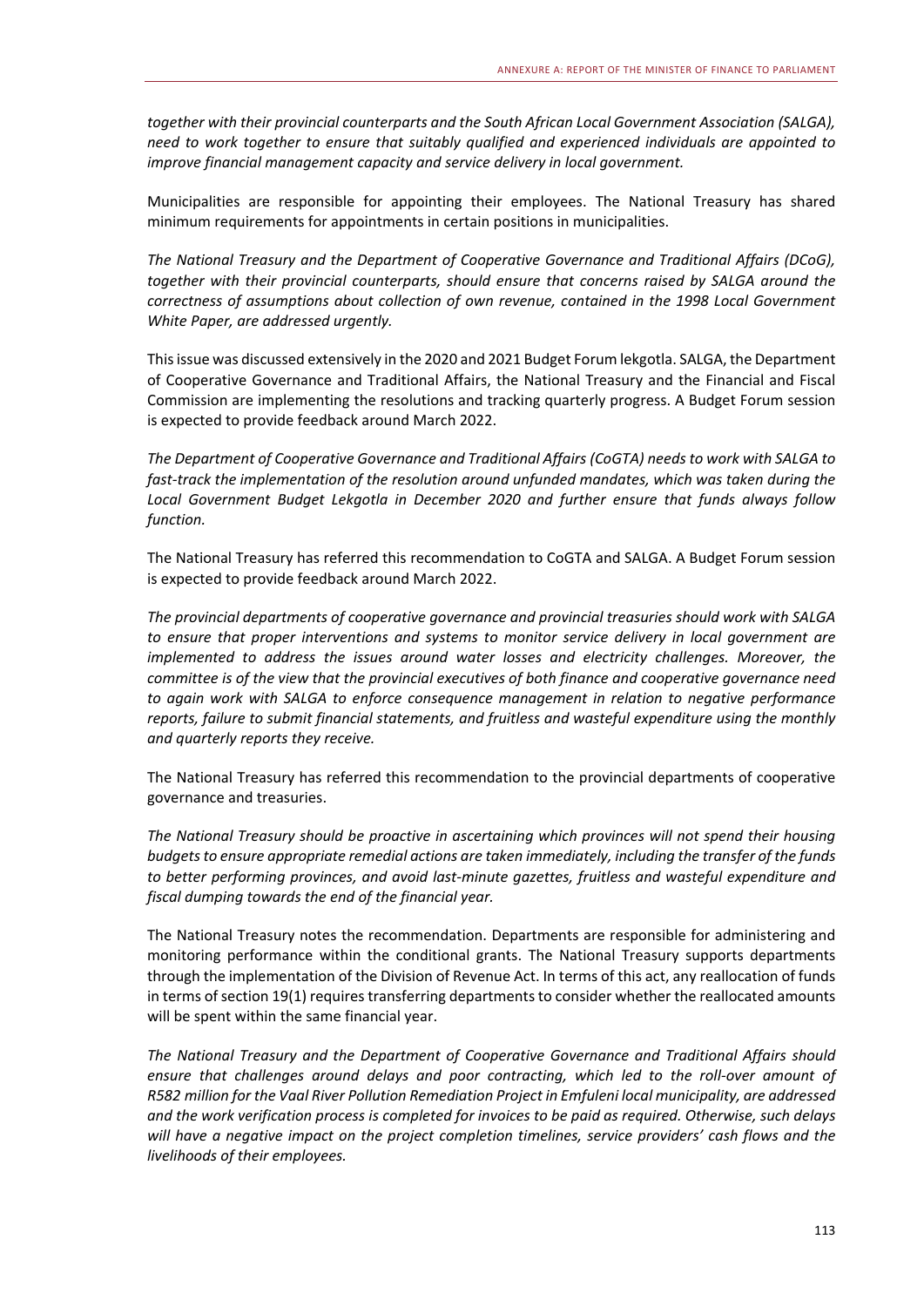The National Treasury will engage the Department of Water and Sanitation on how this project can be fast‐tracked.

*The Department of Cooperative Governance and Traditional Affairs, together with its provincial counterparts, should fast‐track the implementation of the district development model to ensure systems are in place for more integrated delivery of services and ensure sufficient capacity, by driving coordination and alignment of processes, which have been a challenge in the local government sphere for many years.* 

The National Treasury has referred this recommendation to the Department of Cooperative Governance and Traditional Affairs.

*The Department of Basic Education, together with provincial education departments, should ensure that the lack of parity between provinces regarding the stipend paid to early childhood development workers is urgently addressed, once the function shift from the Department of Social Development has been completed. COSATU and other federations should work with government to address this.* 

The National Treasury has referred this recommendation to the Department of Basic Education.

*The National Treasury and the Department of Transport, together with their provincial counterparts, should make sure that allocations earmarked for the*  provincial roads maintenance grant *are utilised effectively, according to the grant framework, to address the poor state of some provincial roads, which negatively affects economic activities. The quality of material used, workmanship and procurement processes for such projects need to improve in order to realise value for money.* 

The National Treasury has referred this recommendation to the Department of Transport. The two departments are developing criteria for allocating grant funding earmarked for performance incentives.

*With regard to hospital infrastructure maintenance, the National Treasury and the Department of Health, together with their provincial counterparts, should ensure that more resources are earmarked to deal with the current poor state of some hospital infrastructure, which requires proper maintenance in various provinces, especially given the advent of the COVID‐19 pandemic. Furthermore, the quality of workmanship and material and procurement processes for such projects need to improve to achieve value for money.* 

Government provides substantial funding for this purpose, including through the *health facility revitalisation grant*. This conditional grant, which was allocated R21.3 billion over the 2022 MTEF period, is transferred to provinces for the construction and maintenance of health infrastructure. In addition, provincial departments of health fund infrastructure maintenance through their own budgets. At present, there is limited scope for additional fiscal resources. The recommendation has also been referred to the Department of Health.

*The Department of Water and Sanitation, together with the Western Cape Provincial Treasury, should ensure that the implementation of the potable water security and remedial works project is expedited in the George Local Municipality and the allocated funds are spent according to the framework of the*  regional bulk infrastructure grant *to ensure improved access to clean, drinkable water for all.* 

The National Treasury agrees with this recommendation. The Department of Water and Sanitation, the Western Cape Provincial Treasury and the National Treasury will monitor performance in this municipality through the monthly and quarterly performance reports required by the Division of Revenue Act.

*The National Treasury and the Department of Basic Education should ensure that the rollover amount of R210 million for the*  school infrastructure backlogs grant *to complete projects that are part of the Sanitation Appropriate for Education initiative is properly spent to expedite the replacement and removal*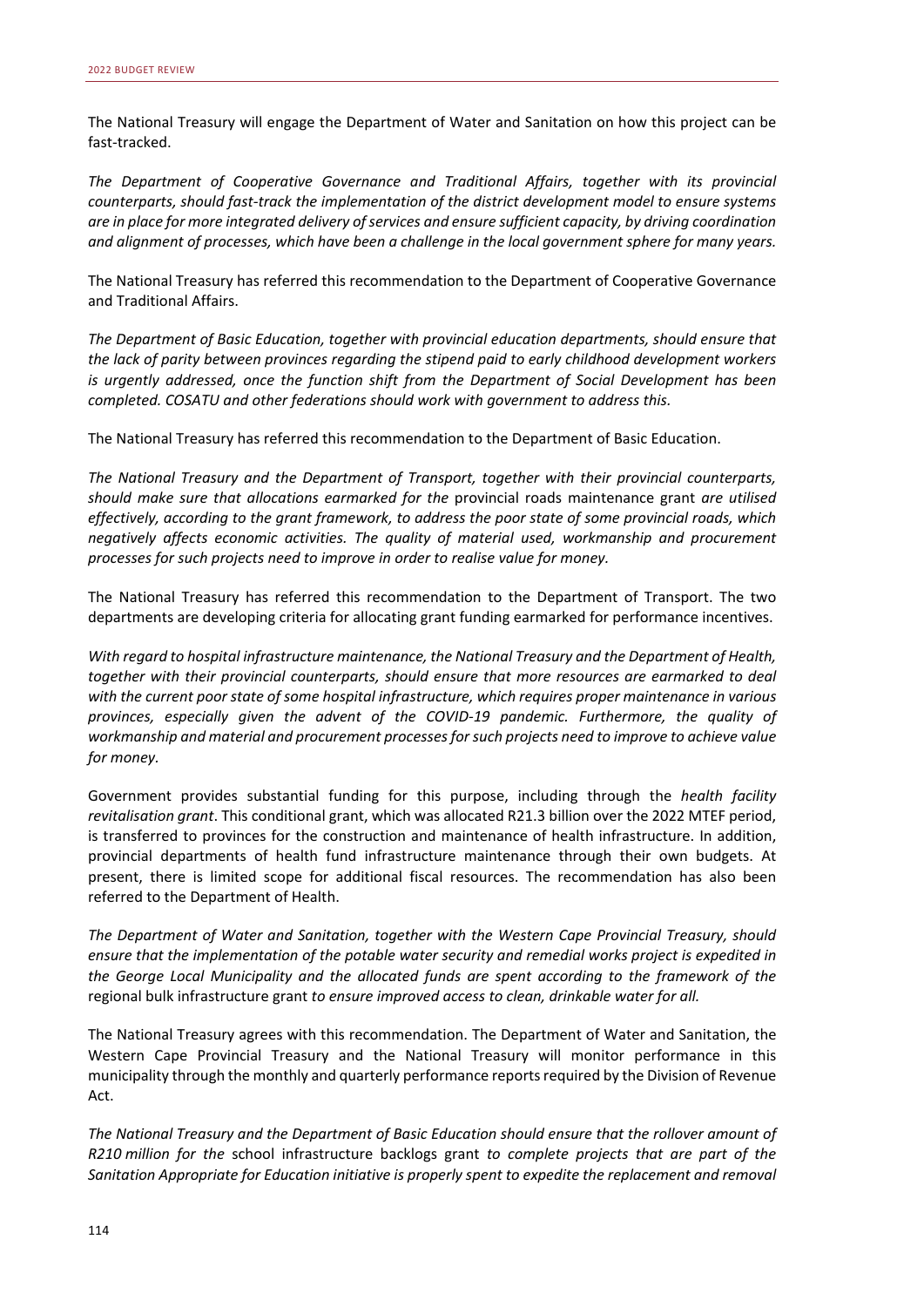*of inappropriate and unsuitable sanitation in certain provinces. The committee is of the view that the pace at which this initiative is implemented, is unacceptably slow given that this programme started in 2010. The department should expand the programme to include the eradication of asbestos schools in certain provinces, if not already included.* 

The National Treasury has referred the recommendation to the Department of Basic Education and will continue to monitor the monthly spending in line with its oversight role.

*The National Treasury and Department of Public Service and Administration, together with provincial treasuries, should ensure the effective implementation of the wage agreement of the Public Service Co‐ ordinating Bargaining Council for the 2021/22 financial year for public‐sector workers, according to the agreed terms. This should bring the much‐needed certainty and stability in the public service to ensure uninterrupted service delivery to the poor and vulnerable. Furthermore, government needs to ensure that funded vacant posts are filled urgently. COSATU and other federations should work with government to ensure progress in this regard.* 

Additional funds have been allocated to provincial transfers for provinces to pay the cash gratuity for public‐service employees resulting from the 2021 wage agreement. The National Treasury has also referred the recommendation to the Department of Public Service and Administration.

*The headcount cuts for the South African Police Service and teachers need to be reversed in order to protect frontline service delivery. The committee is of the view that the headcount cuts should happen at the management level of each department as opposed to the levels at which services are being delivered.* 

Government's fiscal consolidation strategy requires departments to contain expenditure on employee compensation. The National Treasury has encouraged departments to protect frontline services to the degree possible, but management of personnel numbers and compensation spending are departmental prerogatives. The 2022 Budget provides additional funding for the police, education and health sectors over the next three years to address some of these challenges.

*The National Treasury and Cabinet need to ensure that concrete steps are taken to monitor the impact of the well‐funded employment creation programmes, such as the Presidential Youth Employment Initiative, to achieve value for money and avoid mistakes that might have occurred in similar programmes in the past.* 

The National Treasury notes this recommendation. The Presidency has developed reporting requirements for this programme and requires monthly reporting so that it can monitor impact, along with the Department of Planning, Monitoring and Evaluation.

# **Recommendations of the Select Committee on Appropriations on the Second Special Appropriation Bill**

*The Minister of Finance should ensure that the South African Special Risk Insurance Association (SASRIA) SOC Ltd expedites the process of verifying and validating additional claims, as well as sharing its revenue model with government and employing clear measures to cover for all additional claims and to address*  any possible negative impact on its solvency ratio.

SASRIA shares its revenue model through its corporate plan, submitted to Parliament in terms of section 52 of the Public Finance Management Act. Chapter 8 provides more detail on developments at SASRIA.

*The Minister of Finance should put clear conditions in place for the additional allocation of R700 million to the South African National Defence Force (SANDF) as well as the R250 million to the South African Police Service (SAPS). These conditions should include the following: ensuring that issues such as supply*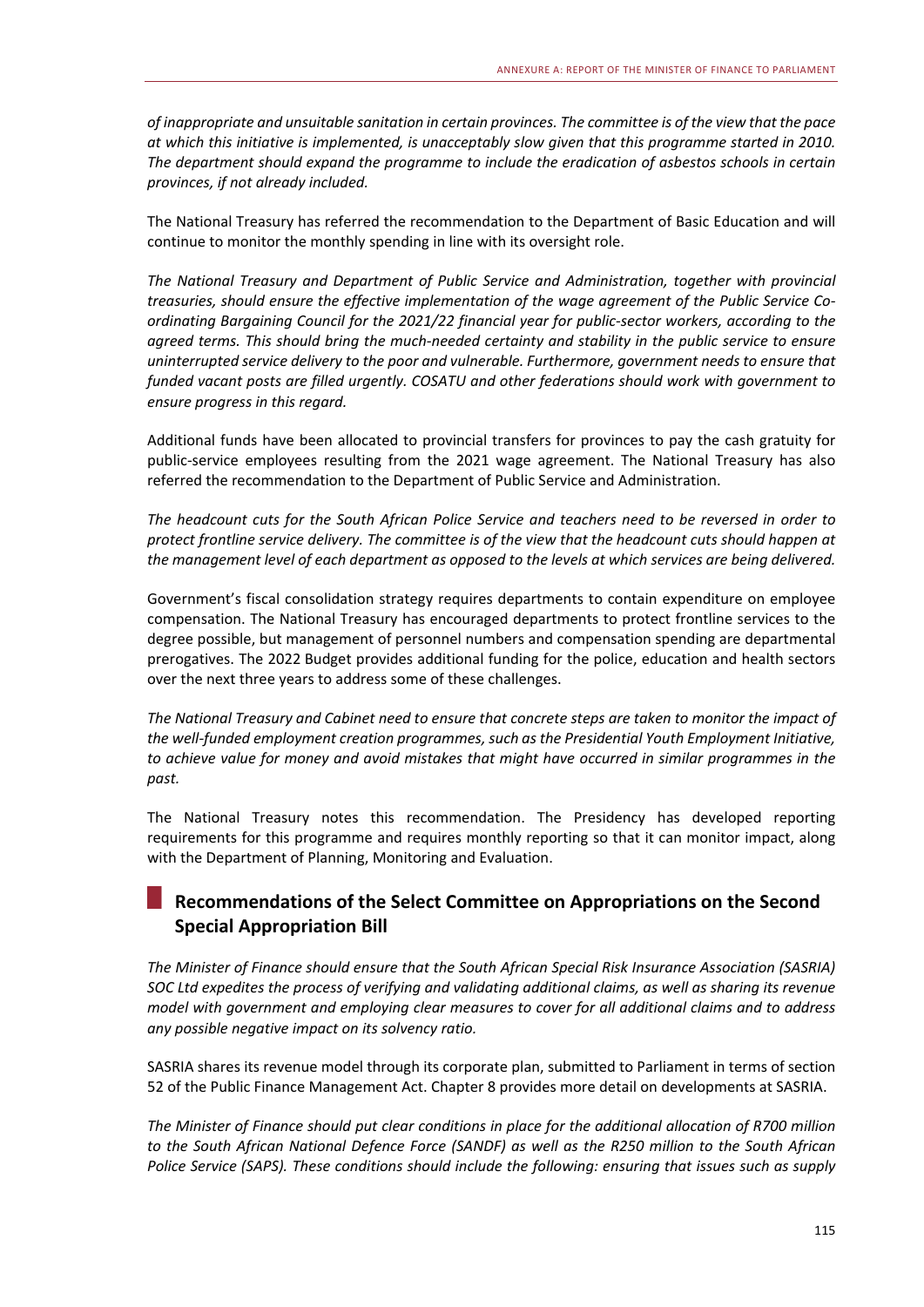*chain management challenges, top‐heavy organograms, clear restructuring processes and under‐ expenditure are urgently addressed before the end of the current financial year.* 

The National Treasury notes the recommendation and will continue to engage the departments on the issues noted by the committee in future budget processes. The relevant allocations were specifically to provide for unforeseen costs resulting from public violence in July 2021 and for the deployment of the SANDF in Mozambique.

*The National Treasury and the Department of Trade, Industry and Competition, together with the Department of Small Business Development, should reconsider and address rigid bureaucratic processes for small, medium and micro enterprises to access government support relief funds and develop adequate communication mechanisms to ensure that all businesses in townships and rural areas, which were*  affected by the unrest, are part of the government relief support.

The National Treasury evaluates programmes, recommends funding and, if funding is approved, monitors expenditure and performance. Departments are responsible for designing and administering their programmes, including ensuring they meet their objectives. The recommendation has also been referred to the Department of Trade, Industry and Competition and the Department of Small Business Development.

*The Minister of Finance, together with the Ministers of Social Development; Trade, Industry and Competition; Police; and Defence, should ensure that all additional funds earmarked for their respective departments are spent according to the approved departmental plans and within the ambit of the Second Special Appropriation Act (2021); and further ensure that clear internal controls and financial management systems are put in place to prevent poor performance and wasteful and fruitless expenditure, and that consequence management is enforced and implemented, where necessary, to deal*  with issues of financial misconduct and corruption.

The National Treasury agrees with the committee's recommendation and will continue to monitor the use of the allocated funds as part of its spending oversight of departments. Under the Public Financial Management Act, accounting officers of departments are responsible for preventing unauthorised, irregular and fruitless and wasteful expenditure, as well as losses resulting from criminal conduct.

# **Recommendations of the Select Committee on Appropriations on the proposed division of revenue and conditional grant allocations to provinces and municipalities as contained in the 2021 MTBPS**

*While noting the impact of COVID‐19 on the economy, the committee is of the view that the National Treasury and Cabinet should outline and continue to intensify efforts to develop policies, interventions and measures to grow the economy in the 2022 Budget, to avoid a situation where transfers to provinces and municipalities continue to grow below inflation. This will also assist in better managing the escalating cost of government debt, which negatively affects resources to deliver basic services to the poor and vulnerable.* 

The National Treasury agrees that policies should aim to raise economic growth to increase fiscal resources and help manage escalating debt. The 2022 Budget is aimed at achieving these objectives. As noted, the fiscal position is highly constrained, affecting the rate at which transfers to provinces and municipalities grow.

*While welcoming the annual update of the provincial equitable share (PES) formula to ensure fair funding allocations to each province, the committee urges the National Treasury and the Department of Health to expedite the process of phasing in the changes to the health component between the 2022/23 and 2024/25 financial years, which accounts for 27 per cent of the formula. In addition, the National Treasury,*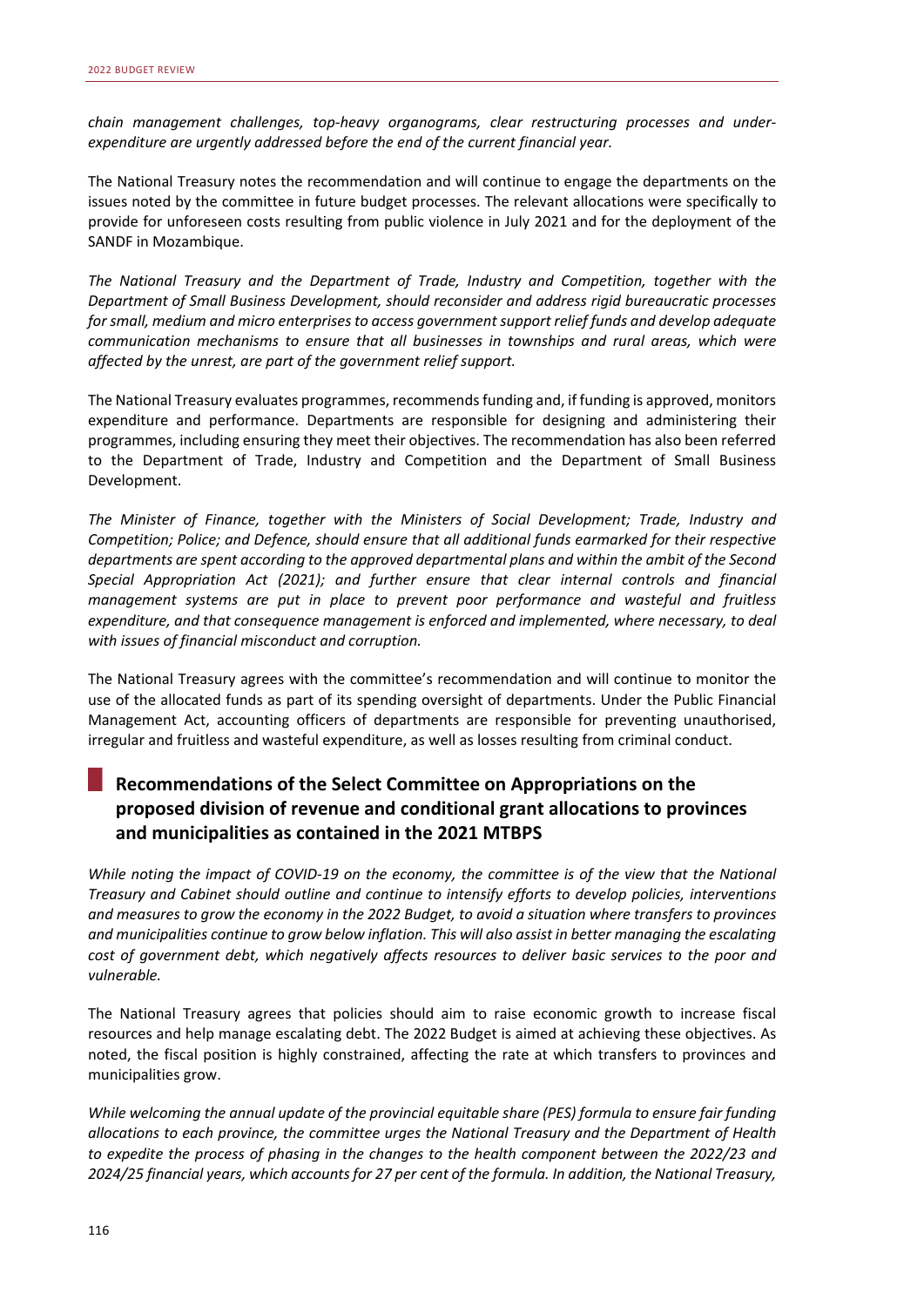*together with provincial treasuries, should ensure that monitoring systems and controls are put in place to achieve effective and efficient spending of the PES.* 

Changes to the health component as a result of the new risk adjustment index will be phased in over the 2022 MTEF period to help provinces adapt to the resulting changes in their equitable share allocations. The National Treasury, alongside provincial treasuries, will continue to monitor spending of the provincial equitable share in line with its oversight role.

*While the introduction of various components into the* HIV, TB, malaria and community outreach grant *over the years is welcomed, the National Treasury and Department of Health should ensure that this conditional grant expenditure is improved and implemented according to the division of revenue framework.* 

The National Treasury notes this recommendation. From the 2022 MTEF period, the *HIV, TB, malaria and community outreach grant* will be restructured to address concerns over its spending and management arising from the introduction of various new components. The restructured grant, the *district health programmes grant*, will have two components: the comprehensive HIV/AIDS component and the district health component. The components that were created for mental health services and oncology services will be shifted to the direct *national health insurance grant*. Spending and management of conditional grants are monitored by relevant national departments and the National Treasury in line with the Division of Revenue Act.

*While the committee welcomes the shifting of the mental health and oncology components introduced in the*  HIV, TB, malaria and community outreach grant *in the 2021 MTEF to the direct*  national health insurance grant *for provinces; the National Treasury and the Department of Health need to make sure that sound financial management and procurement processes are strengthened for provincial health departments to avoid wastage. The National Treasury should report on this matter during the next budget process.* 

This recommendation is noted. The components that were created for mental health services and oncology services will be shifted to the direct *national health insurance grant*, now that provinces have demonstrated their readiness to take over the functions. The shifted funds will follow the financial management and procurement process of the grant recipient, which is monitored by the national Department of Health to ensure compliance with the provisions of the Division of Revenue Act and avoid wastage.

*The Department of Basic Education, together with provincial education departments, should ensure that the lack of parity between provinces regarding the stipend paid to early childhood development workers is urgently addressed once the function shift from the Department of Social Development has been completed. COSATU and other federations should work with government to ensure progress on this matter.* 

The National Treasury has referred this recommendation to the Department of Basic Education.

*The committee urges the Department of Transport to fast‐track the development of objective allocation criteria for the incentive component of the* provincial roads maintenance grant *(PRMG), which has been removed from the baseline due to some delays. Further, the National Treasury and the Department of Transport, together with their provincial counterparts, should make sure that allocations earmarked for the PRMG are utilised effectively, according to the grant framework, to address the poor state of some provincial roads, which negatively affects economic activities. The National Treasury should report on this issue during the next budget process.* 

The National Treasury is working with the Department of Transport to develop objective criteria for the incentive component. The conditional grant framework contains conditions that provinces need to